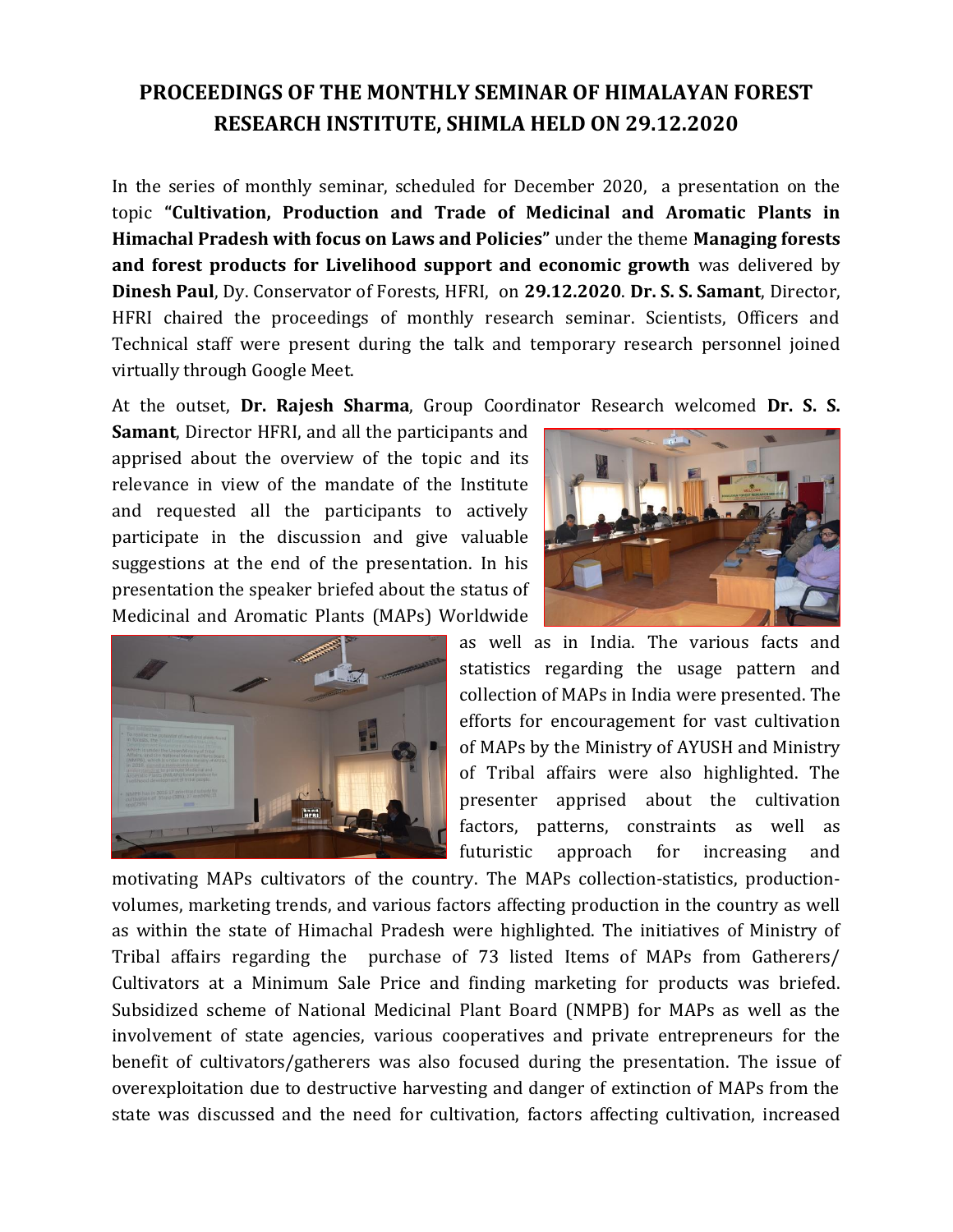production of MAPs in the State, encouragement and incentives to cultivators were also briefed. The resolutions such as identification of species critically endangered due to overexploitation for the market demand, easy availability of planting material, establishment of standardized nurseries sufficient planting material, genetic transformation, use of biotechnology and issues regarding certification of MAPs were presented.

Under the Policy and Trade, the speaker highlighted the issue of illegal trade of MAPs, the Laws in force regulating the forest produce in trade and transit and the data regarding the violation of Indian Forest Act 1927 / Wildlife Protection Act, 1978. The various other Laws for Regulation of Trade of MAPs, The Panchayats (Extension to the Scheduled Areas) Act,1996, The Foreign Trade(Development& Regulations)Act, 1992, Ex-Im Policy of the Country were discussed and salient features of H.P. Forestry Sector Medicinal Plant Policy, 2006 along-with its strategy, mechanism and futuristic goals were briefed.

In the concluding part of the presentation the speaker briefed about the various works/ projects done by HFRI, Shimla since 2002-03 and was of the opinion that HFRI must be a part of formulation and drafting of Policies on MAPs and Legal provisions notified by H.P. State Forest Department and the Law Department of the State so that the trading in contraband is controlled and mitigated and the cases of illegal harvest and trade come to end. The speaker also focussed on future research needs for MAPs which demands Identification of MAPs potential in the state, clonal fidelity studies and collaborative research for increasing production of MAP species using improvised technology.

During discussion various issues relating to the topic was discussed. **Dr. S. S. Samant**, Director, appreciated the efforts of the presenter and discussed about the MAPs cultivation in the State and measures to be adopted for increasing production by encouraging cultivation on the available cultivable land, may be mixed cropping pattern or other as well as the wastelands available within state and the need for exploring the markets for the produce. He deliberated upon the role of Cooperatives and Management Committees in selling of the forest produce. He even emphasized the fact that the in-vitro micropropagation techniques would not be sufficient enough to achieve large scale production and insisted on making high quality stock available to the cultivators. **Dr. Rajesh Sharma**, GCR, HFRI discussed the difficulty being faced by pioneer organizations regarding identification of various plant species which are being traded legally or illegally and focused on the need for innovative measures for identification of MAP species as the DNA Bar Coding technique is not readily available and the cost involved. **Sh Jagdish Singh,** Scientist-F inquired about the complete process for selling and transporting the forest produce from field to the various notified Mandis (selling markets). The presenter informed about the provisions of The H.P. Forest Produce Transit (Land Routes) Rules 2013 andAmendment Rules,2017 and the powers enshrined to Panchayat Pradhans in 2003 by the State of H.P. and revoking of these powers was also discussed.